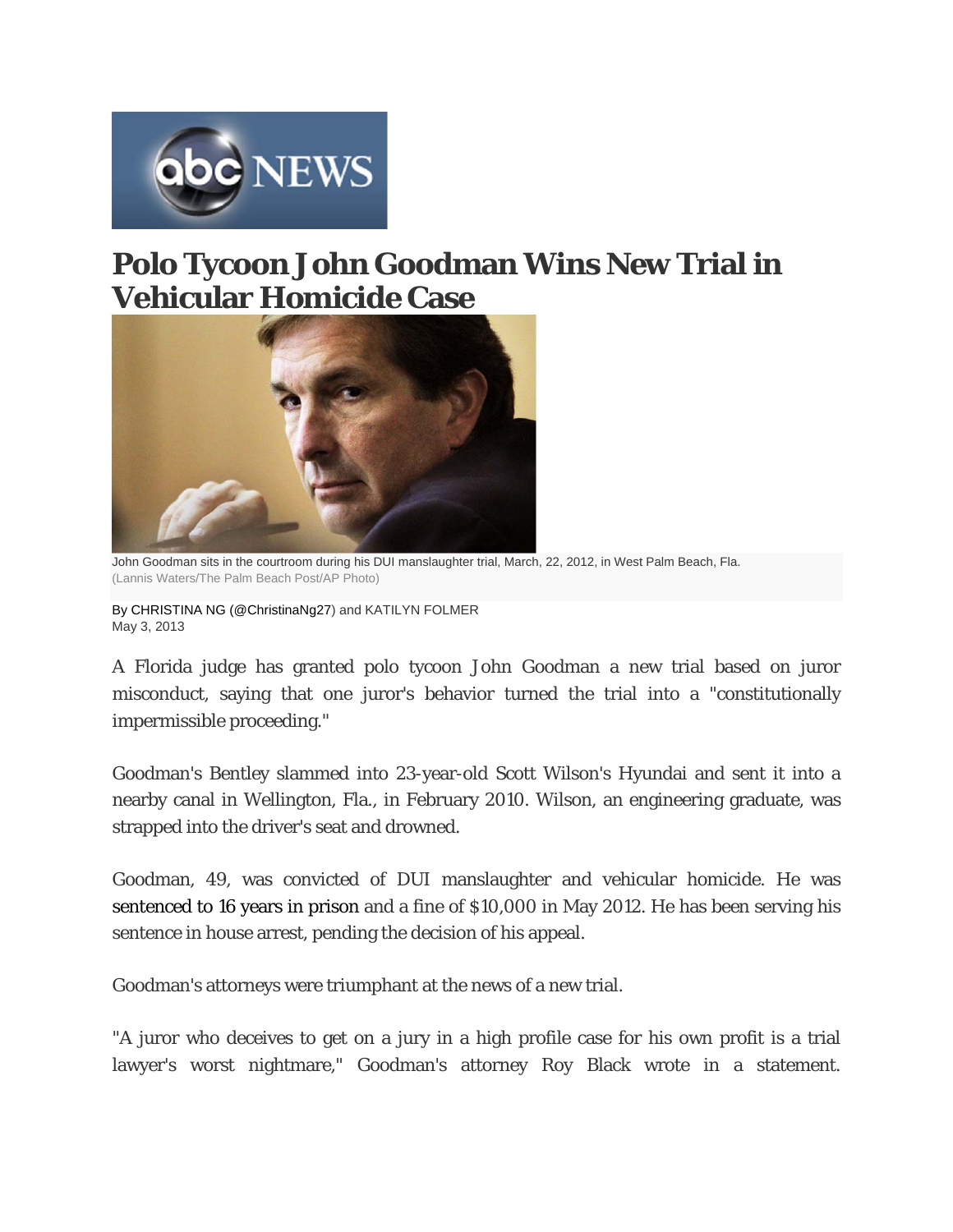"Fortunately, this time the deception was exposed and a courageous judge set aside the verdict."

Prosecutors did not immediately respond to request for comment.

The defense accused juror Dennis DeMartin, 69, of lying to get on the jury by not telling the court about his ex-wife's DUI during jury selection.

DeMartin was also the subject of an April 2012 motion for a new trial based on a book he wrote and published. In the book, DeMartin wrote about a trial-related drinking experiment he said he conducted while in the midst of jury deliberations.

The court decided that the book and drinking experiment were inappropriate, but did not deprive Goodman of a fair trial. The lying, however, changed the court's stance.

"A defendant is entitled to a fair trial, not a perfect one," Circuit Court Judge Jeffrey Colbath wrote in his ruling. "The cumulative effects of DeMartin's antics, however, have transformed an imperfect but fair trial into a constitutionally impermissible proceeding."

In his book, DeMartin wrote about his wife drinking, getting into an accident and being arrested for DUI. He said he had a stroke soon after and divorced his wife after she met someone else at a DUI program. He did not disclose this information when questioned during jury selection, the judge said.

"The Defendant contends, and this Court finds, that DeMartin concealed highly relevant information, namely, that his ex-wife had been convicted of a DUI," Colbath wrote.

The court then had to determine if knowledge of the undisclosed information made a difference in the case.

"The Court finds the answer to this question is yes," the judge wrote. "This is a case involving a DUI Manslaughter and potential jurors experience with DUI charges would be paramount in the mind of any lawyer picking a jury."

"To allow this conviction to stand, in light of the strength of Dennis DeMartin's participation, would erode the integrity of the judicial system," he wrote. "Every person charged with a crime deserves a fair trial without the likes of Dennis DeMartin."